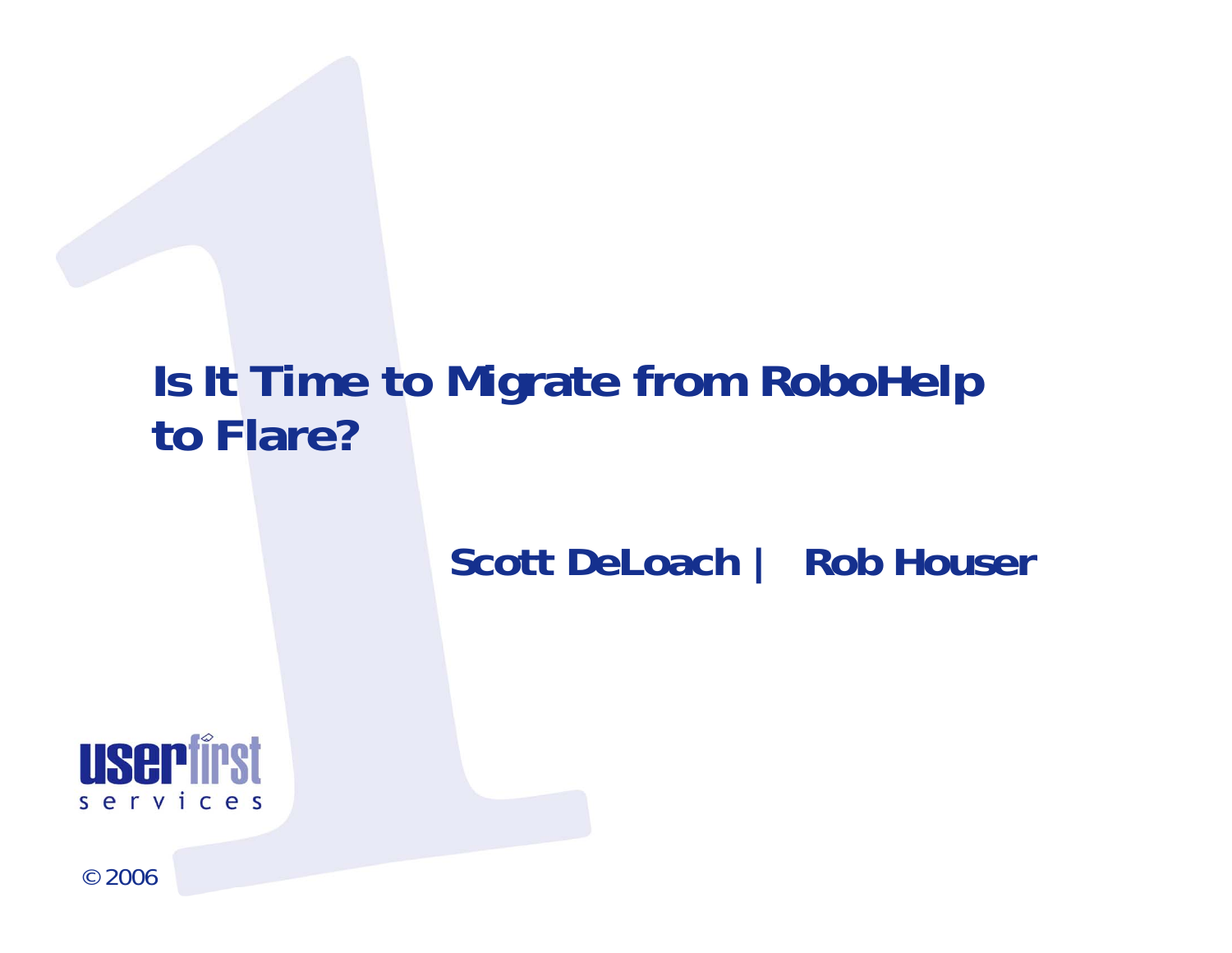## **Overview**

- • RoboHelp
	- –What's happening
	- –Reasons to stay with RoboHelp
	- –Reasons not to stay with RoboHelp
- • Flare
	- –What's happening
	- –Reasons to migrate to Flare
	- –Risks
- •Cost comparison
- •Things to consider before migrating
- •Stay or go recommendations

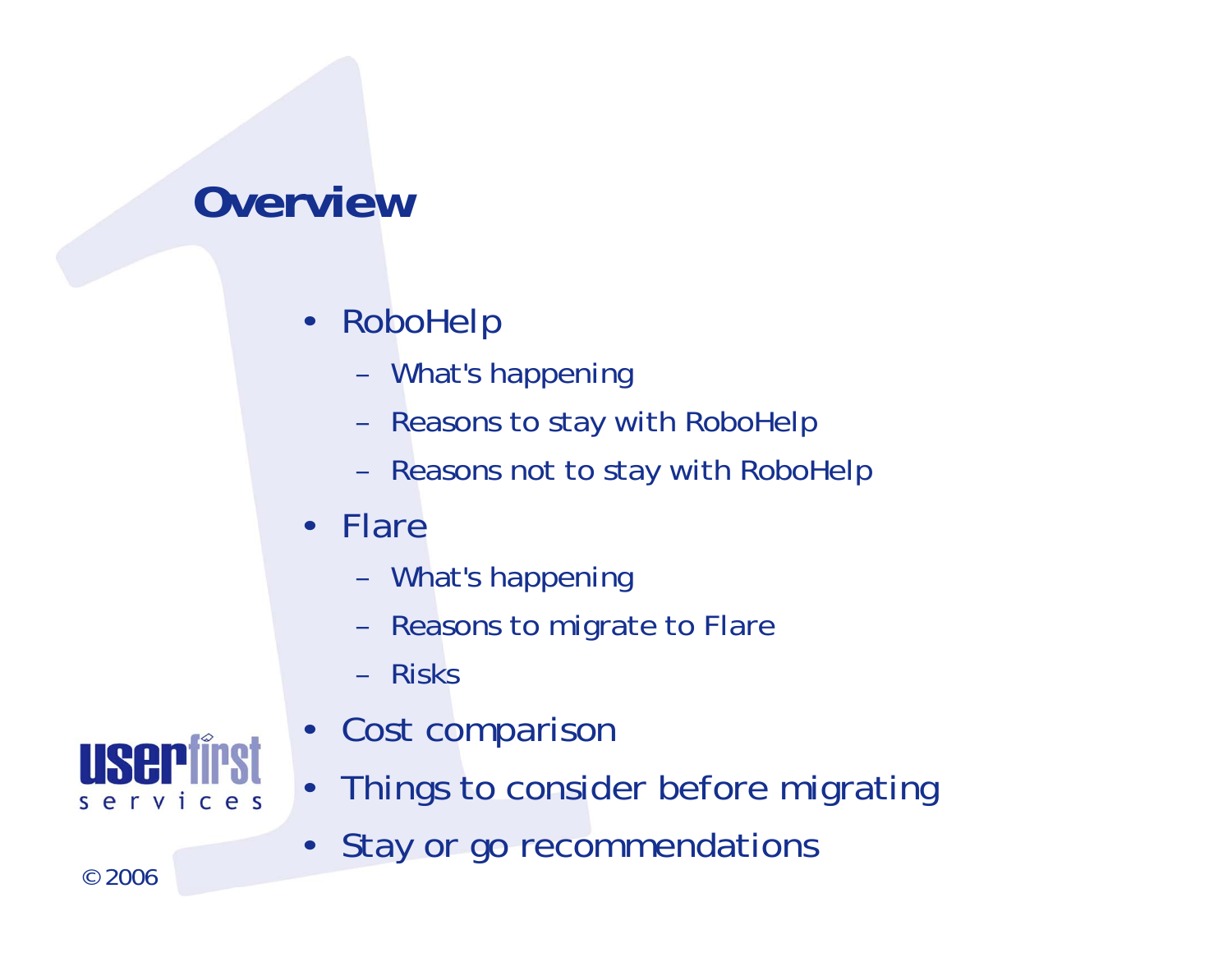## **Our position**

- We don't have a vested interest in which tool you use
- We want to help you make the right choice
- • We are…
	- –Certified RoboHelp instructors (for 8 years)
	- Certified Flare instructors
	- –Authors of the official Flare training guide

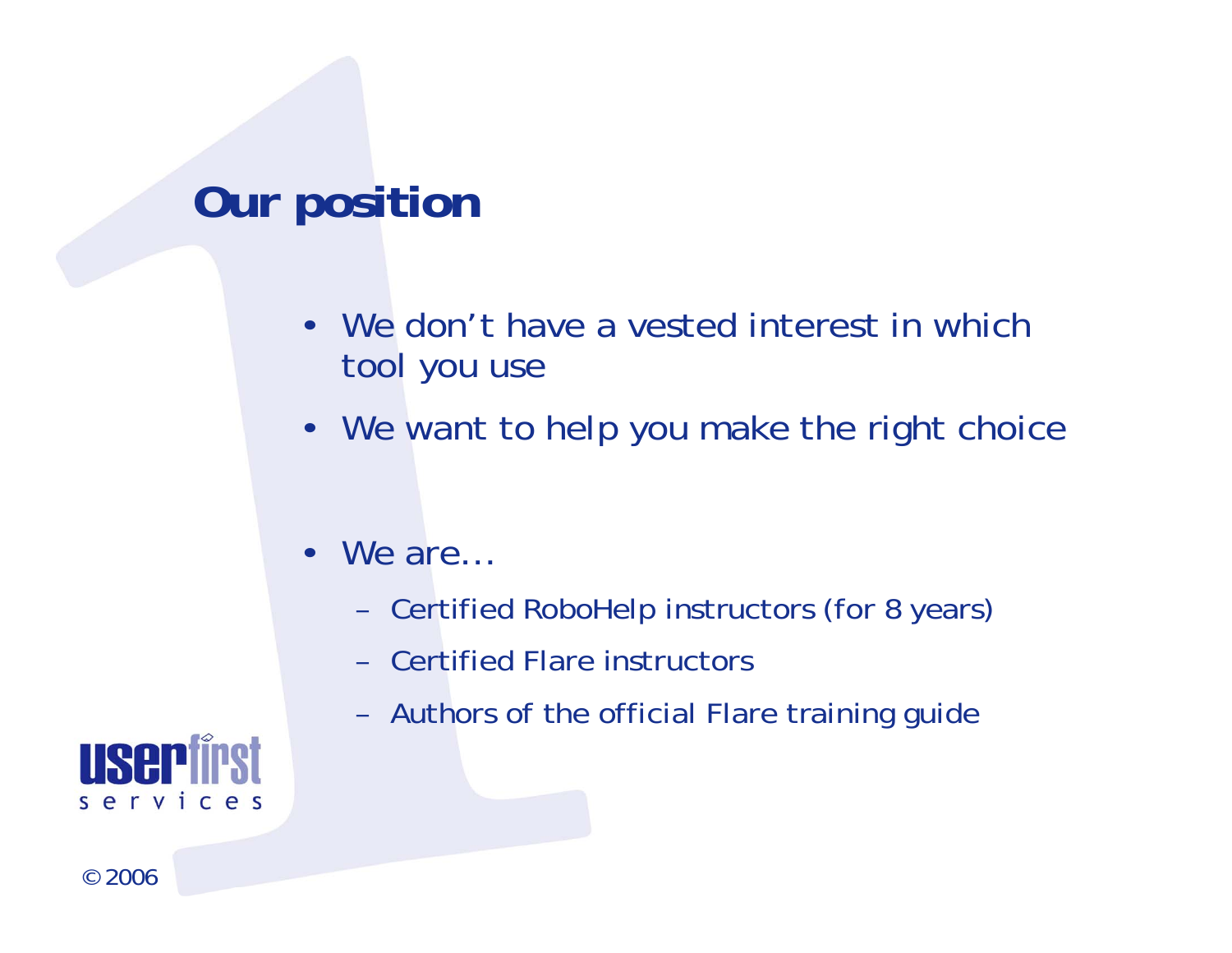## **What happened to RoboHelp?**

- October 22, 2003 Macromedia bought eHelp
- •January 22, 2004 - RoboHelp x5 released
- July 21, 2004 RoboHelp for Frame canceled
- April 18, 2005 Adobe bought Macromedia

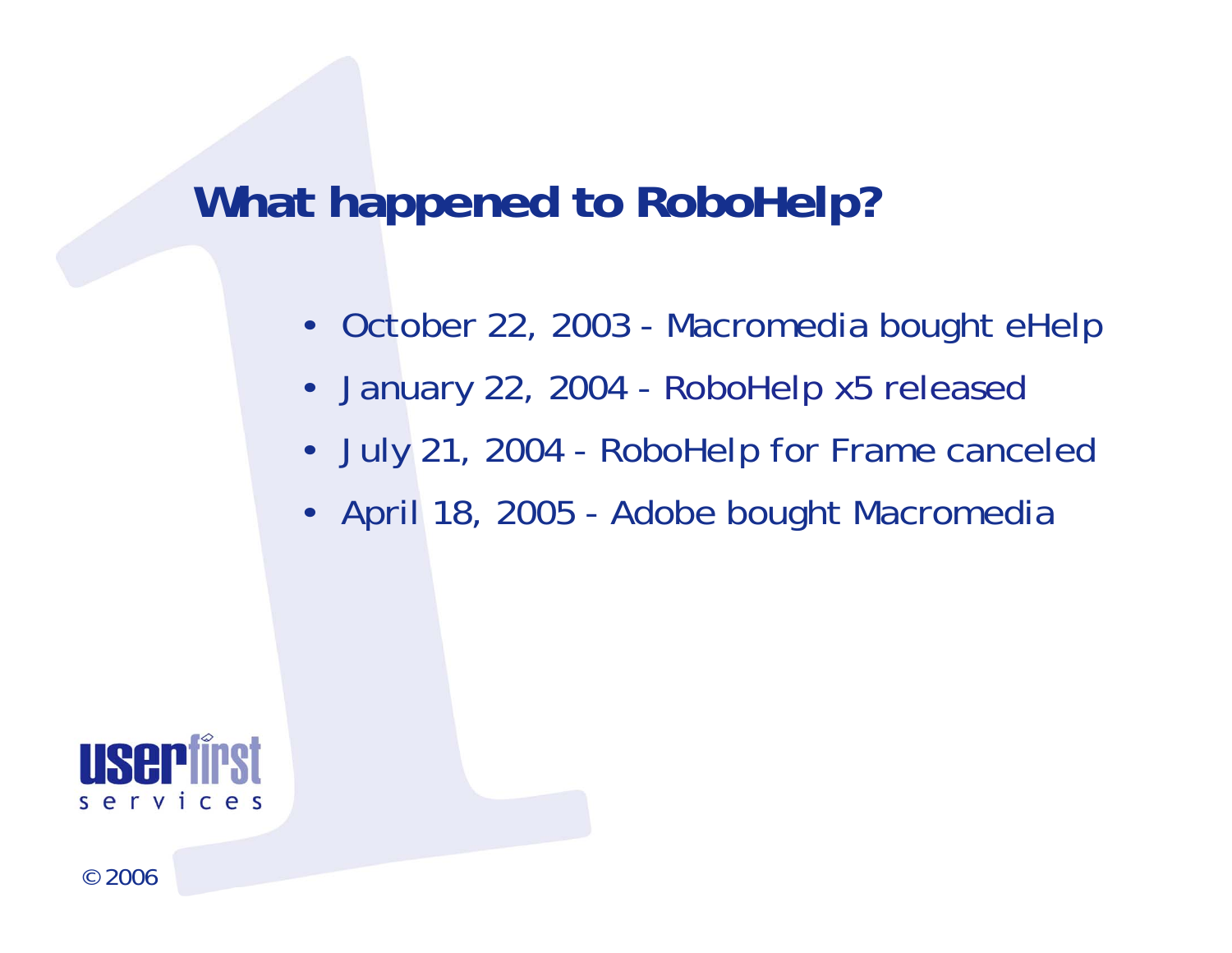## **What's happening now with RoboHelp?**

April 11, 2006 - New version announced

- Release date "early 2007"
- Team one member with RoboHelp experience
- $\bullet$ Features - unknown
- Potential will they combine RoboHelp with Dreamweaver, Acrobat, FrameMaker, Contribute, and/or Captivate?

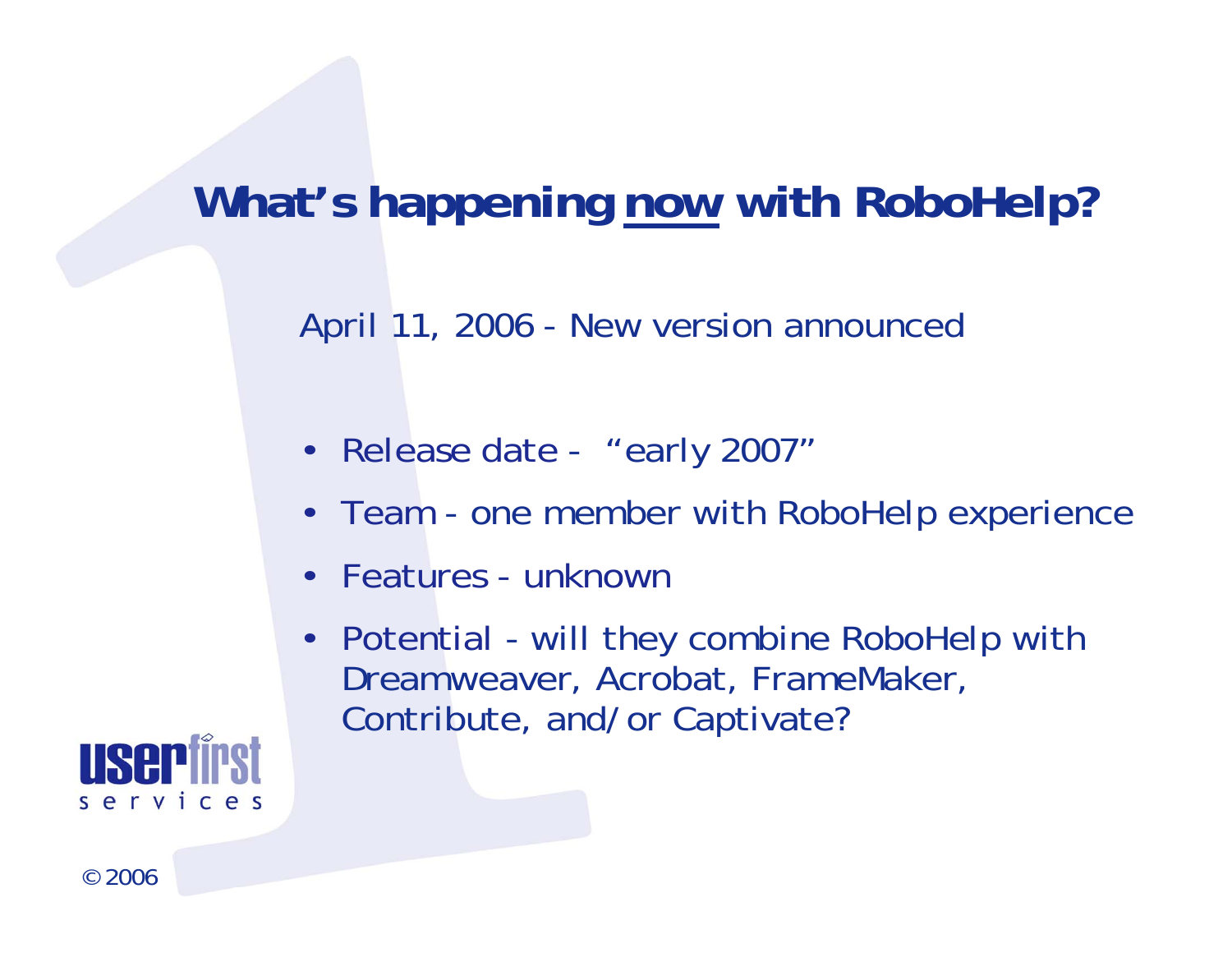## **Reasons to stay with RoboHelp**

#### •**Features**

- –Imports FrameMaker documents
- –Imports/exports PDF files
- –Supports older versions of Microsoft Word
- $\bullet$  **Output formats**
	- –FlashHelp
	- –JavaHelp
	- –Oracle Help

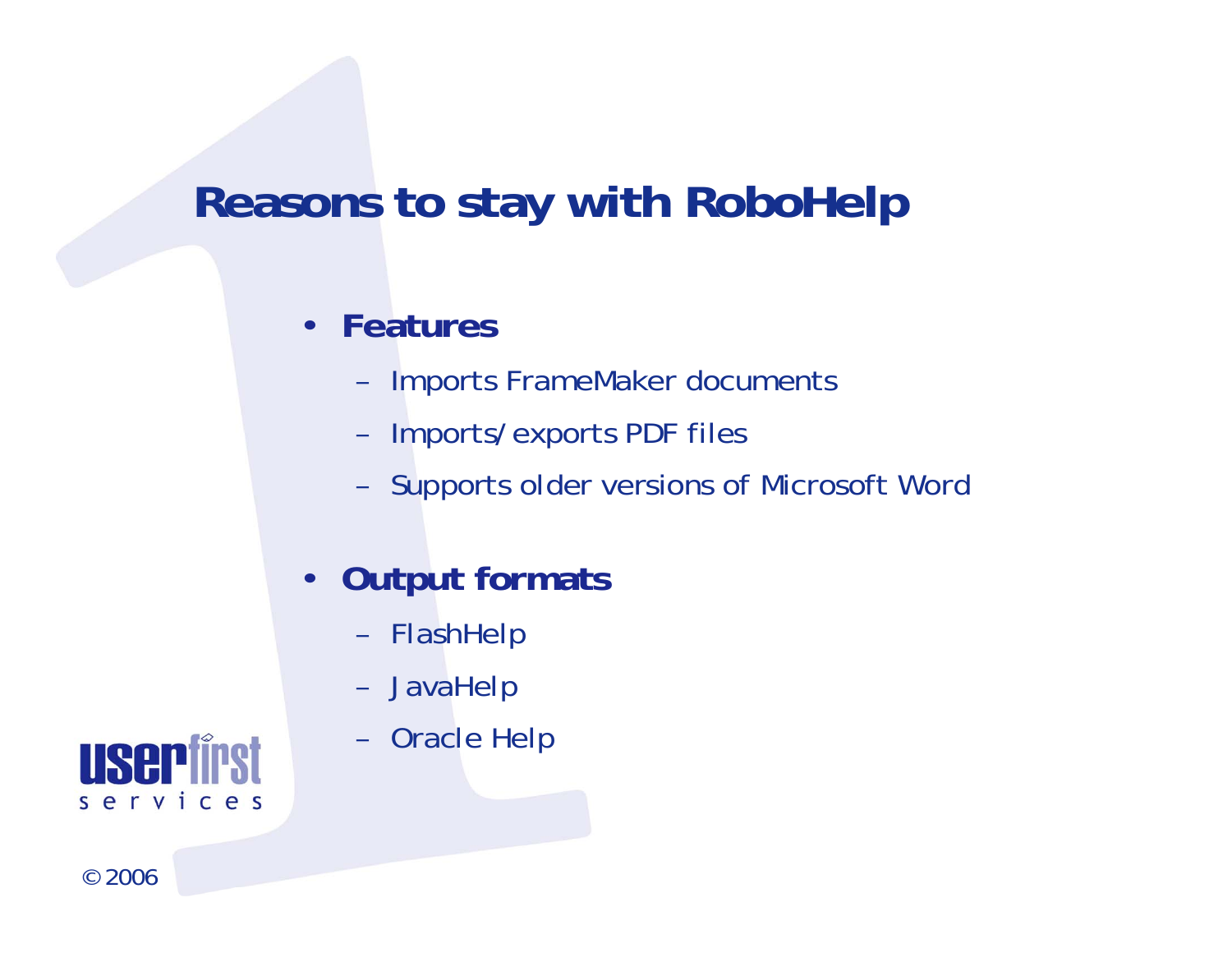## **Reasons not to stay with RoboHelp**

- Support for Office 12? unknown
- Support for Internet Explorer 7? unknown
- x6 release date? "early 2007"
- x6 features? unknown
- •Maintenance plans? Not currently offered

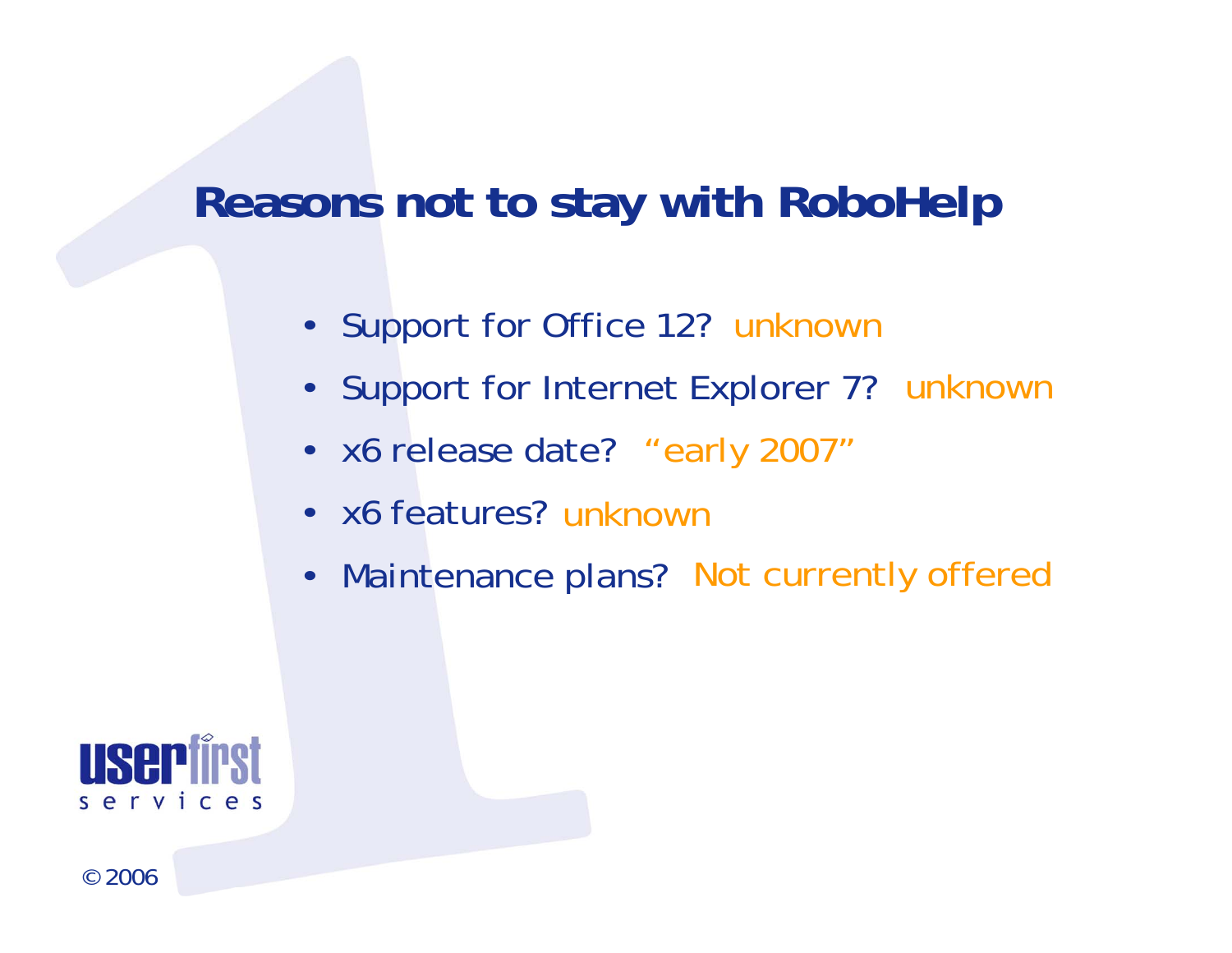## **What's happening with Flare?**

- •February 28, 2006 – Flare v1.0 released
- • May 1, 2006 – Flare v1.1 released
	- –Bug fixes
	- –Section 508-compliant WebHelp
	- –Updated help system
- • September 2006 - Flare v2.0 scheduled for release
	- –Round-trip FrameMaker and Word support
	- –PDF export

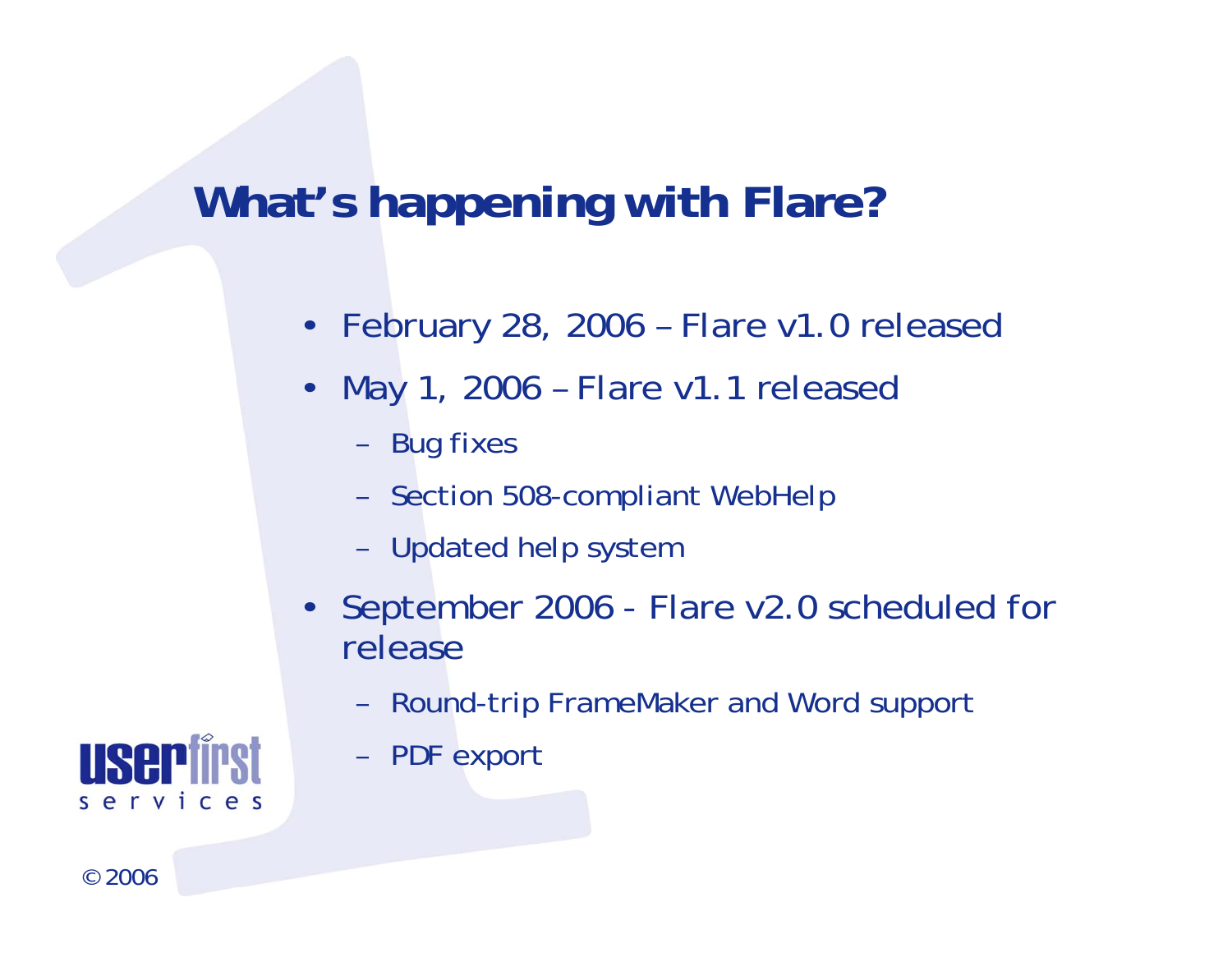## **Reasons to migrate to Flare**

- Command line compiling
- DotNet Help
- • Printed documentation with odd/even/first footer and headers, links, and cross references
- Table stylesheets
- • Better single sourcing support
	- –Snippets and variables
	- –Multiple TOCs
	- Conditional TOCs and index entries
- XML-based authoring

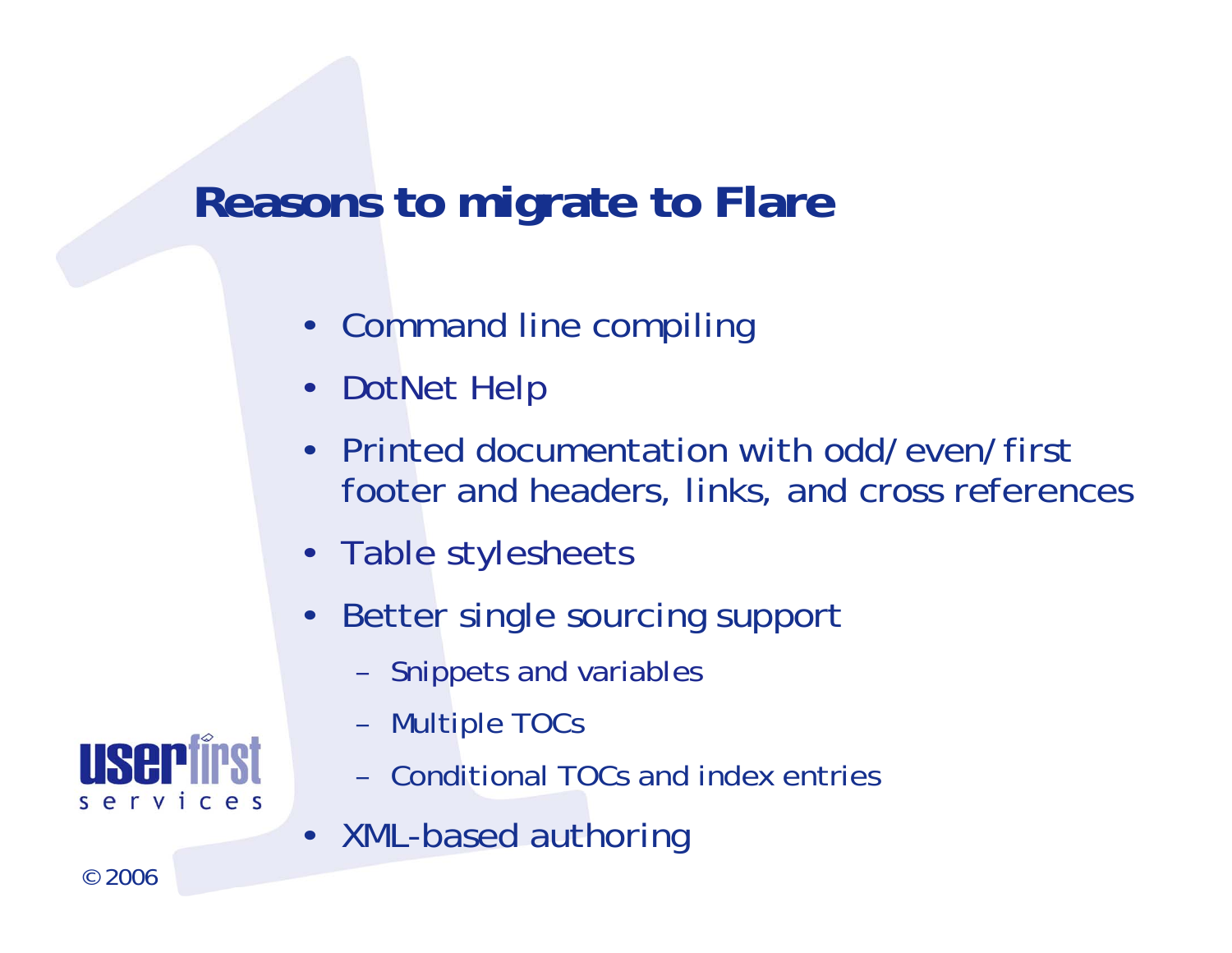## **DotNet Help**

- MadCap's new help format
- • Designed for .NET applications (Requires .NET Framework 2.0)
- Can run from a file server
- •Not compiled
- Viewed in the Flare Help viewer (free distribution)

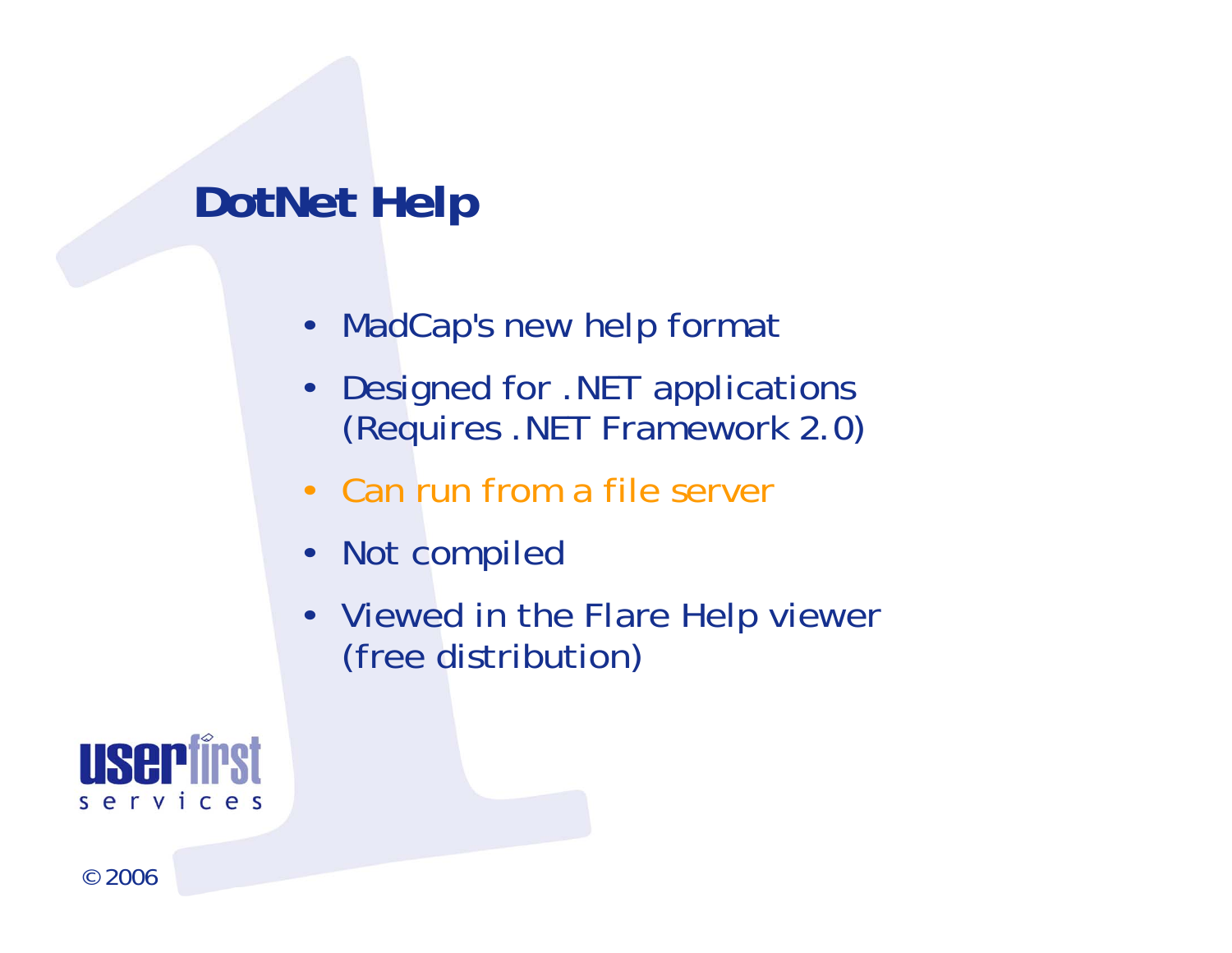## **DotNet Help example**

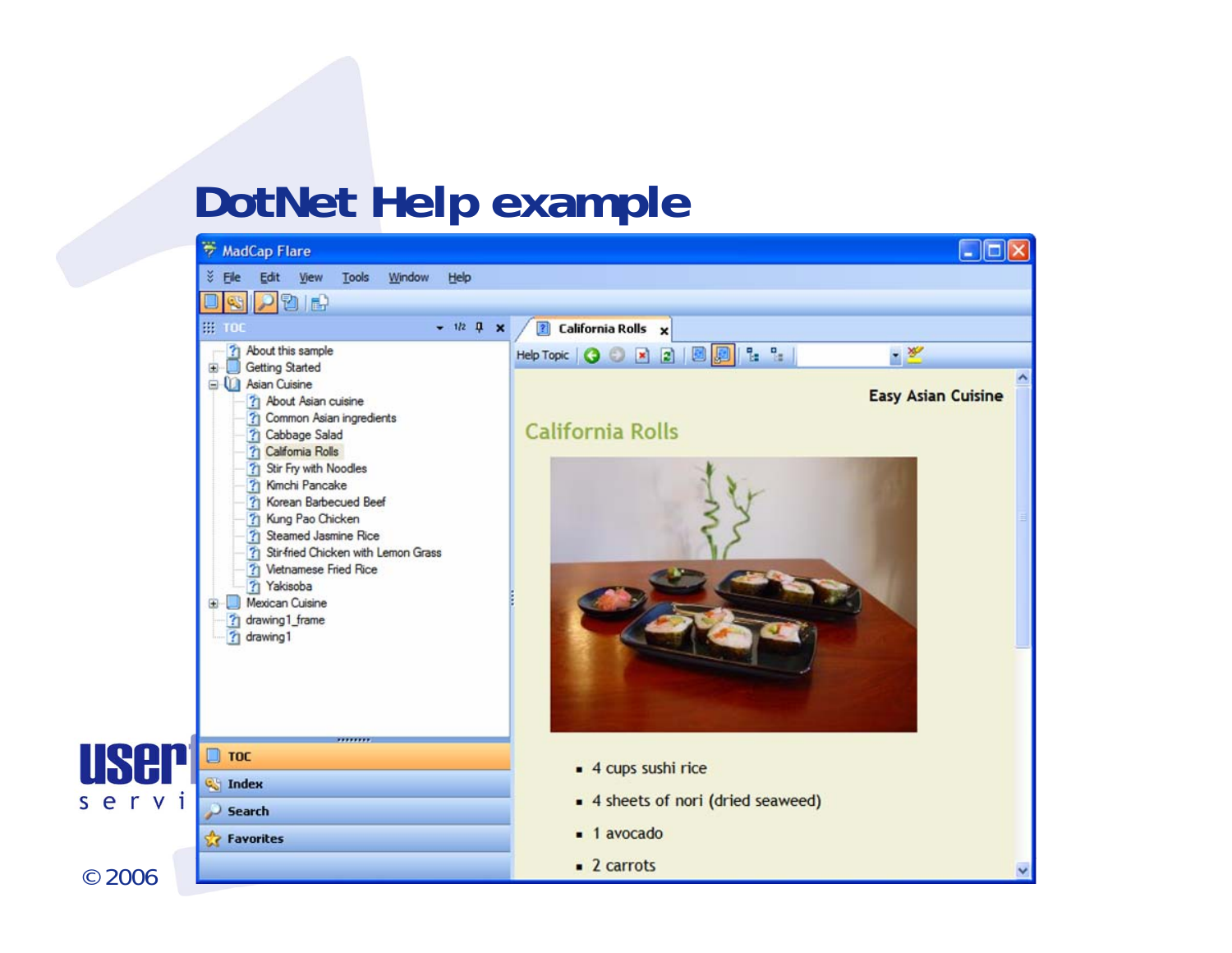## **Table stylesheets**

| Cuisine.flprj - MadCap Flare                                                                                                                                                            |                          |                                |                      |                   |                           |             | llo                   |  |
|-----------------------------------------------------------------------------------------------------------------------------------------------------------------------------------------|--------------------------|--------------------------------|----------------------|-------------------|---------------------------|-------------|-----------------------|--|
| <i>V</i> File<br>Edit<br>View                                                                                                                                                           | Insert Format<br>Project | Build<br>Tools                 | Table<br>Window      | Help              |                           |             |                       |  |
| * 5   2   3   3   3   X   2   2   3   2   4   5   2   4   4   5   2   4   5   6   1   5   X   4   5   X   5   2   1   5   6   1   5   1   5   1   5   1   5   1   5   1   5   1   5   1 |                          |                                |                      |                   |                           |             |                       |  |
| $\frac{1}{2}$ Project. $\bullet$ 1/2 Q x $\left(\frac{1}{2}\right)$ MyTableStyle* x 2 Step 3 - Develop Outputs x                                                                        |                          |                                |                      |                   | a About_Asian_cuisine.htm |             | W. 28                 |  |
| 日治                                                                                                                                                                                      | TableStyle Editor        |                                |                      |                   |                           |             |                       |  |
| Project                                                                                                                                                                                 |                          |                                |                      |                   |                           |             |                       |  |
| Advanced<br>Conditional Text                                                                                                                                                            | General                  | <b>Outer Borders</b>           |                      |                   |                           |             |                       |  |
| Destinations<br>Glossaries                                                                                                                                                              | <b>Rows</b>              | Left                           |                      | solid 1px #008000 |                           | 0<br>Left   | $\div$                |  |
| inports                                                                                                                                                                                 | Columns                  | Right:                         |                      | solid 1px #008000 |                           | 0<br>Right  | $\hat{\mathbf{v}}$    |  |
| <b>E</b> Reports                                                                                                                                                                        |                          |                                |                      | solid 1px #008000 | ‡ඏ                        | $\Omega$    | ł∞<br>÷               |  |
| Skins<br>Targets                                                                                                                                                                        | Header                   | Top:                           |                      |                   |                           | Top         |                       |  |
| <b>ED</b> TOCs                                                                                                                                                                          | Footer                   |                                | Bottom:              | solid 1px #008000 |                           | 0<br>Bottom | ÷                     |  |
| Variables                                                                                                                                                                               |                          |                                |                      |                   |                           |             |                       |  |
|                                                                                                                                                                                         |                          |                                | Cell Border Collapse |                   |                           |             | Cell Border Spacing   |  |
|                                                                                                                                                                                         |                          | Collapse cell borders          |                      |                   |                           | Vertical:   | $\ddot{\bullet}$<br>O |  |
|                                                                                                                                                                                         |                          | O Do not collapse cell borders |                      |                   |                           | Horizontal: | $ 0\rangle$           |  |
|                                                                                                                                                                                         |                          |                                |                      |                   |                           |             | $\ddot{\bullet}$      |  |
|                                                                                                                                                                                         |                          |                                |                      |                   |                           |             |                       |  |
|                                                                                                                                                                                         |                          |                                |                      |                   |                           |             |                       |  |
|                                                                                                                                                                                         | Preview                  |                                |                      |                   |                           |             |                       |  |
|                                                                                                                                                                                         |                          |                                |                      |                   |                           |             |                       |  |
|                                                                                                                                                                                         | Head 1                   | Head 1                         | Head 1               | Head 1            | Head 1                    | Head 1      | Head 1                |  |
|                                                                                                                                                                                         | Body 1                   | Body 1                         | Body 1               | Body 1            | Body 1                    | Body 1      | Body 1                |  |
| <b>Project Organizer</b>                                                                                                                                                                | Body 2                   | Body 2                         | Body 2               | Body 2            | Body 2                    | Body 2      | Body 2                |  |
| <b>Content Explorer</b>                                                                                                                                                                 | Body 3                   | Body 3                         | Body 3               | Body 3            | Body 3<br>Body 4          | Body 3      | Body 3<br>Body 4      |  |
|                                                                                                                                                                                         | Body 4                   | Body 4                         | Body 4               | Body 4            |                           | Body 4      |                       |  |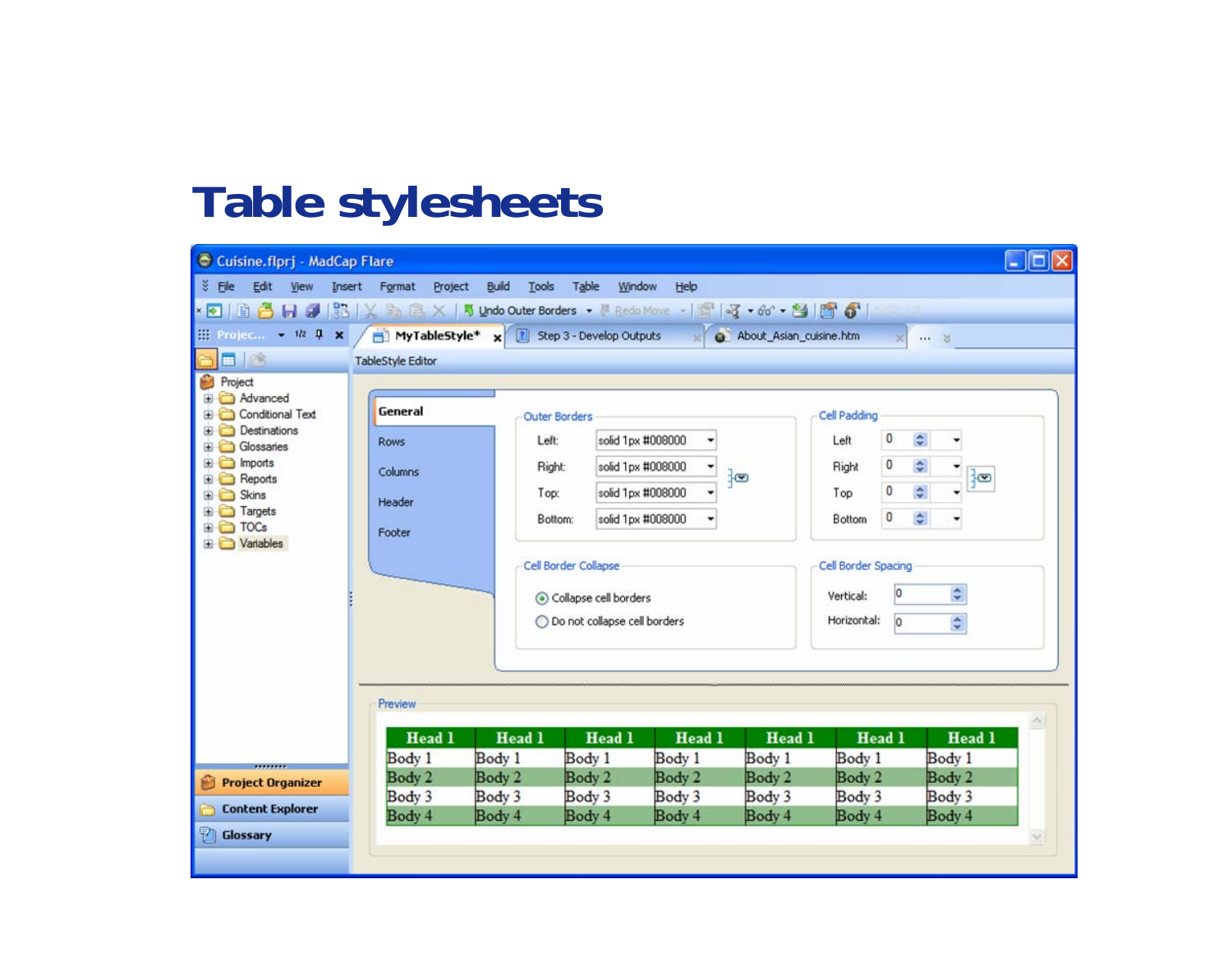## **Variables and snippets**

#### **Variables**

- Unformatted text
- Can use system variables: time, date, page number, and page count
- Can override when building a target

#### **Snippets**



• Can contain any content: formatted text, tables, images, snippets, and variables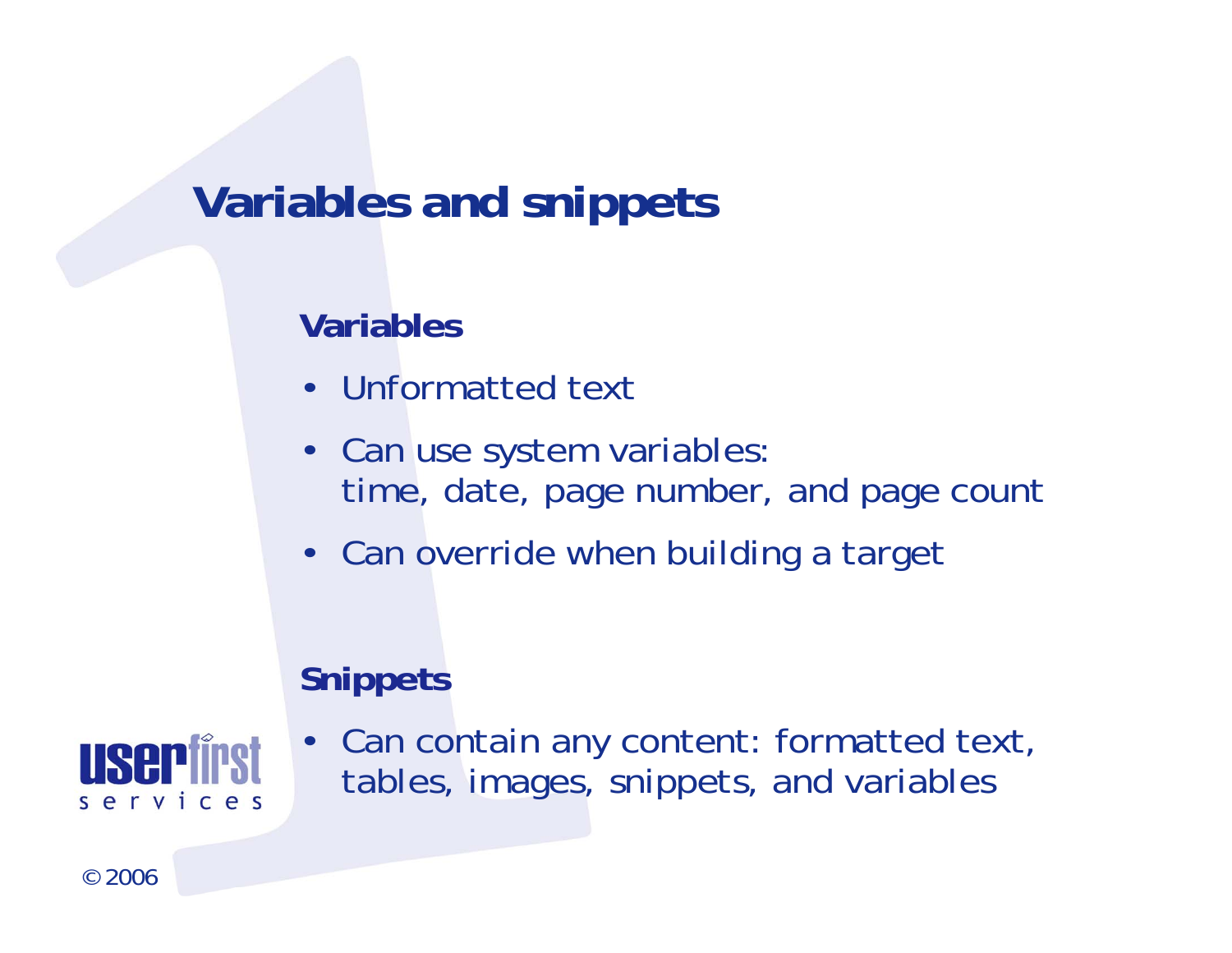## **Upsides of migrating to Flare**

- Migration process is surprisingly easy
- • MadCap is interested in and acts on customer feedback
- Excellent single-sourcing features
- Very good printed documentation output
- FrameMaker output is coming with v2.0

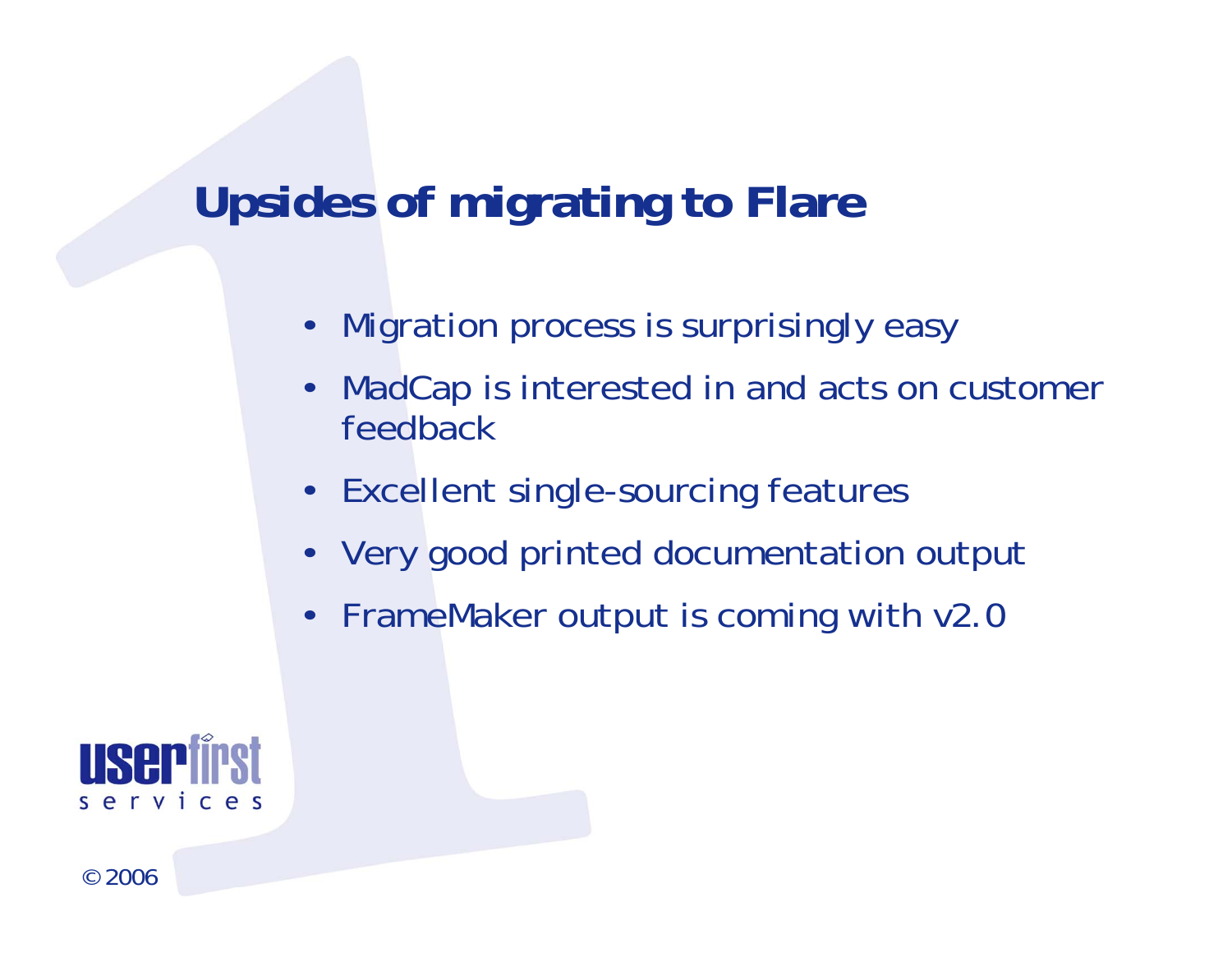## **Downsides of migrating to Flare**

- No FlashHelp
- •WebHelp skins don't convert
- Build times may be slightly longer

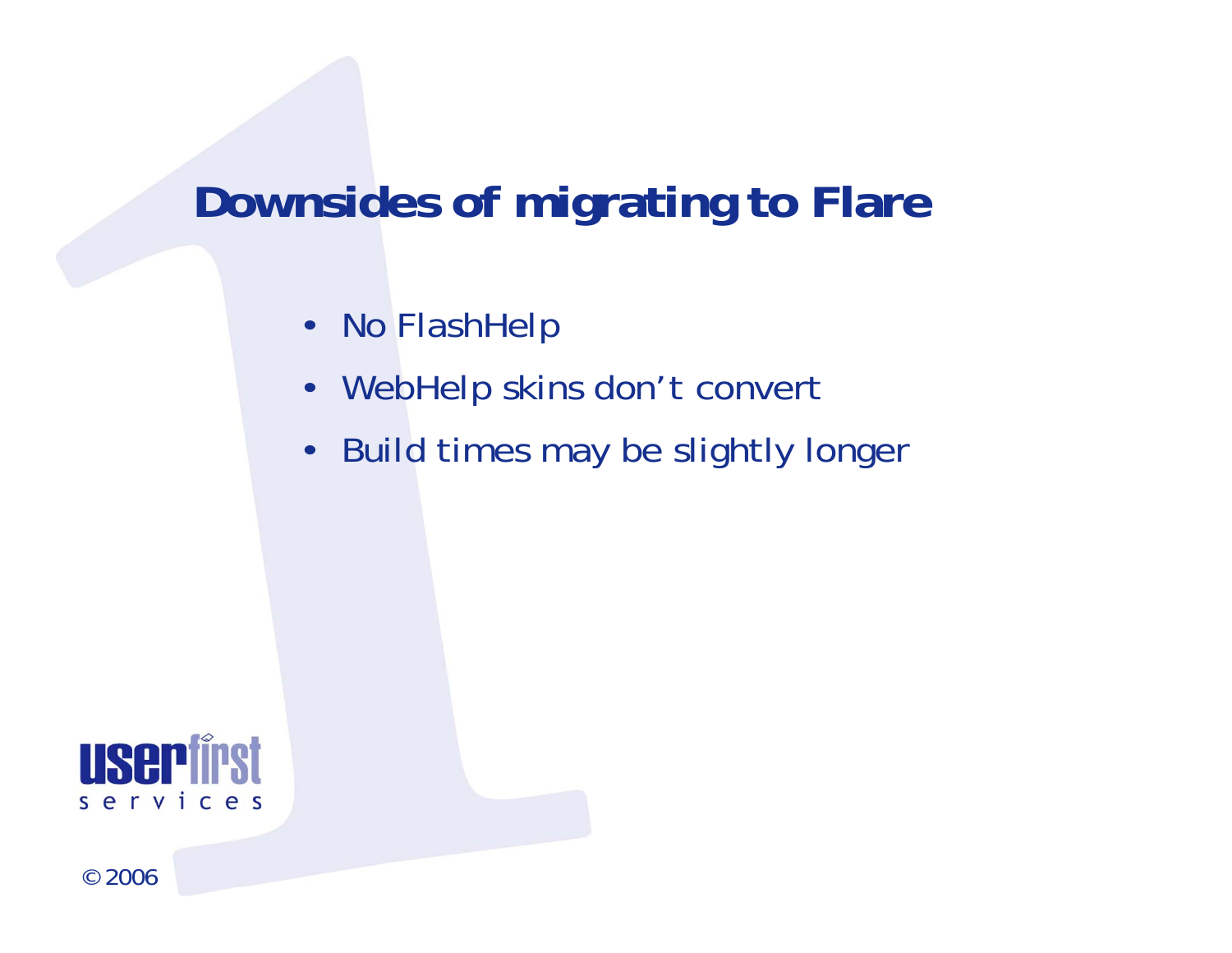### **What's the risk?**

- **-**- Time to learn Flare and migrate projects
- - It's a new tool…you may occasionally need technical support
- + You will not lose content

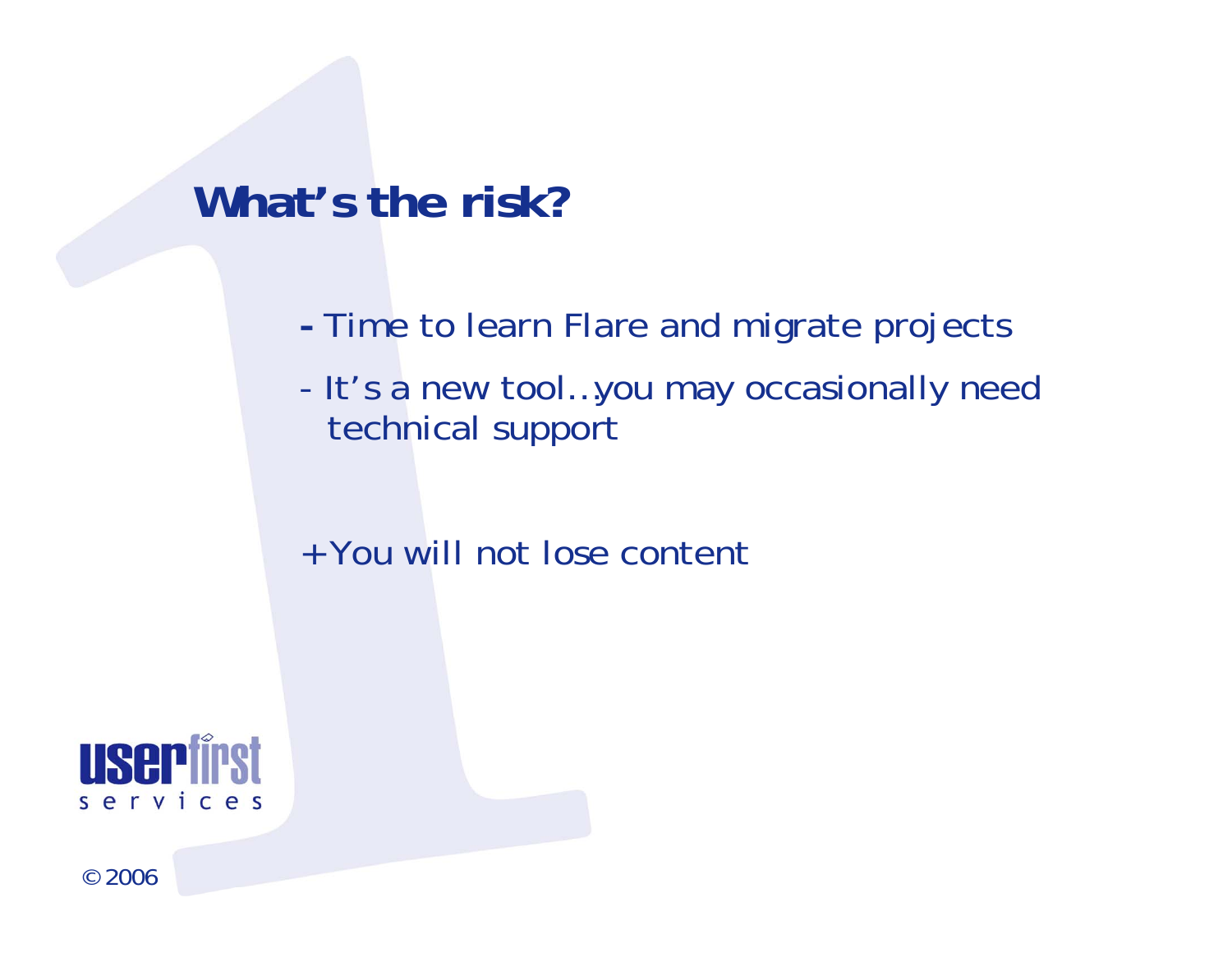## **Things to consider before migrating**

- • Do you customize your WebHelp after it is generated?
- Can you migrate a test project?
- Can you work with technical support to resolve unique/new issues?

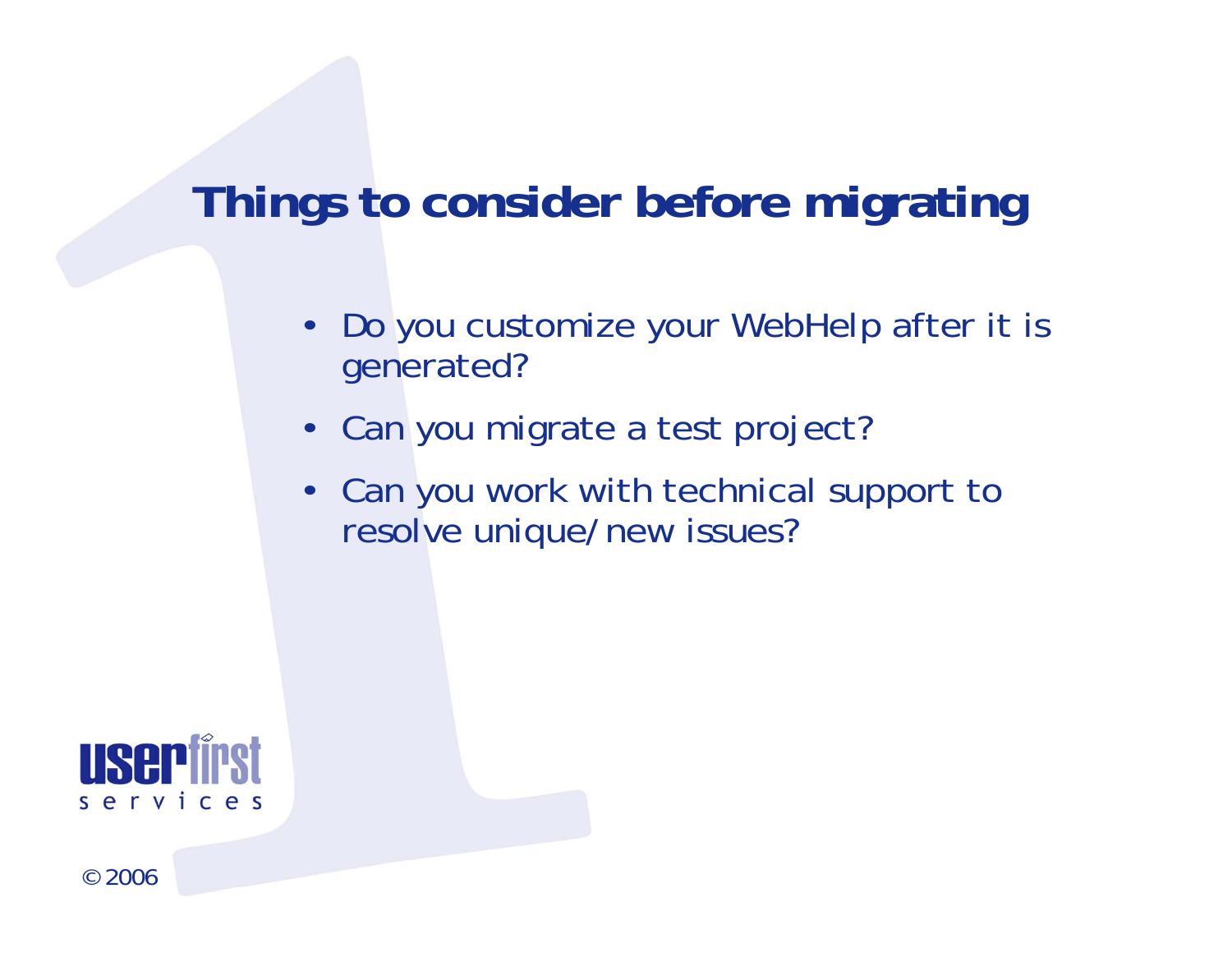## **Cost Comparison**

**RoboHelp x5** \$999 \$499 competitive upgrade

**Flare** \$799 \$599 competitive upgrade

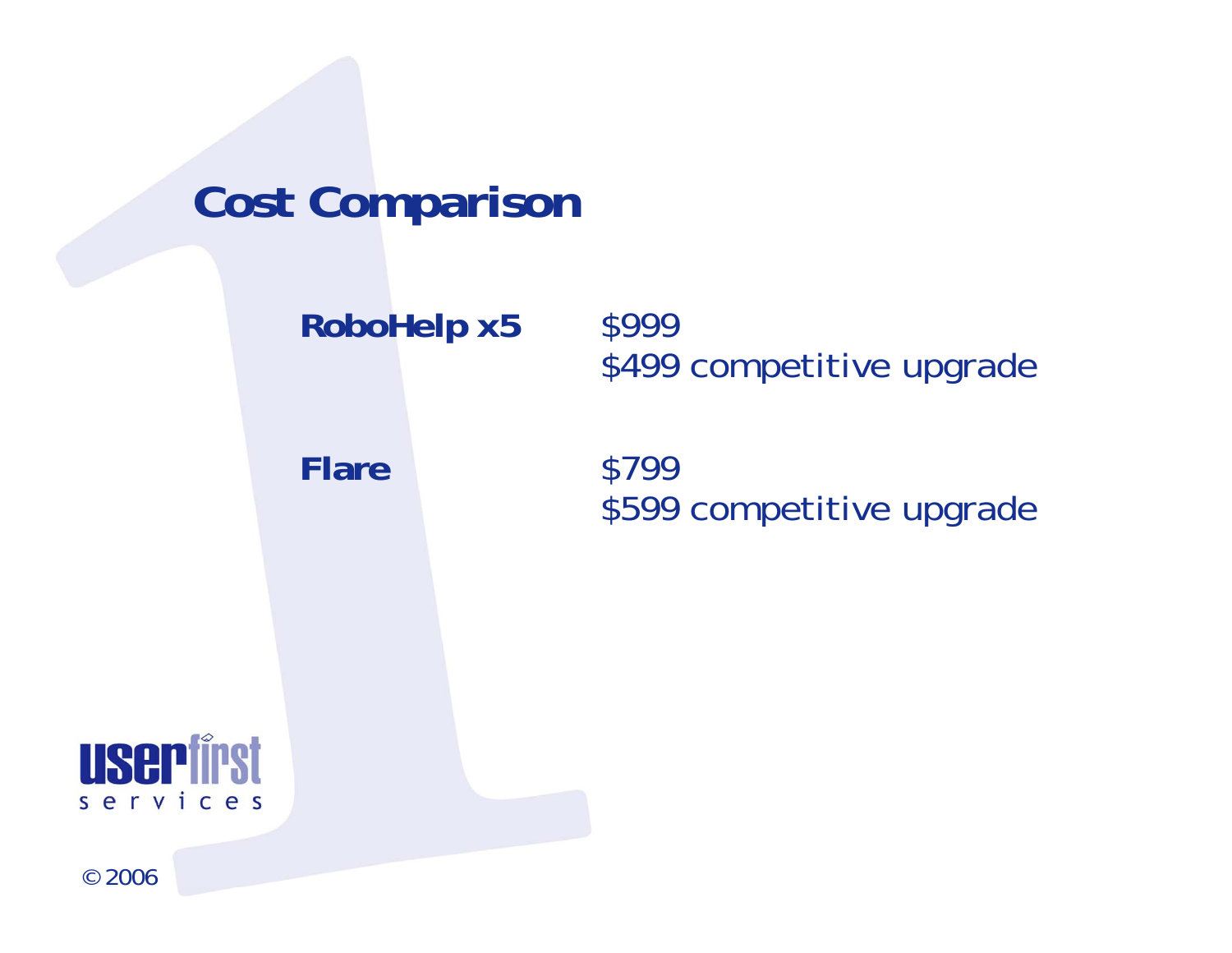# **Stay or Go?**

| If you are creating               | <b>Recommended HAT</b>           | <b>Considerations</b>                                                                                      |
|-----------------------------------|----------------------------------|------------------------------------------------------------------------------------------------------------|
| WinHelp                           | RoboHelp HTML or<br><b>Flare</b> | Switch to HTML Help or<br>DotNet Help (Flare only).                                                        |
| <b>HTML Help</b>                  | <b>RoboHelp or Flare</b>         | Flare doesn't require the<br>hhactivex.dll but also<br>doesn't have the cool<br>RoboHelp browse sequences. |
| WebHelp                           | <b>RoboHelp or Flare</b>         | Stay with RoboHelp if you<br>provide field-level context-<br>sensitive help.                               |
| JavaHelp or<br><b>Oracle Help</b> | RoboHelp                         | Flare does not support<br>JavaHelp or Oracle Help.                                                         |
| Help for a .NET<br>application    | <b>Flare</b>                     | Use Flare's DotNet Help.                                                                                   |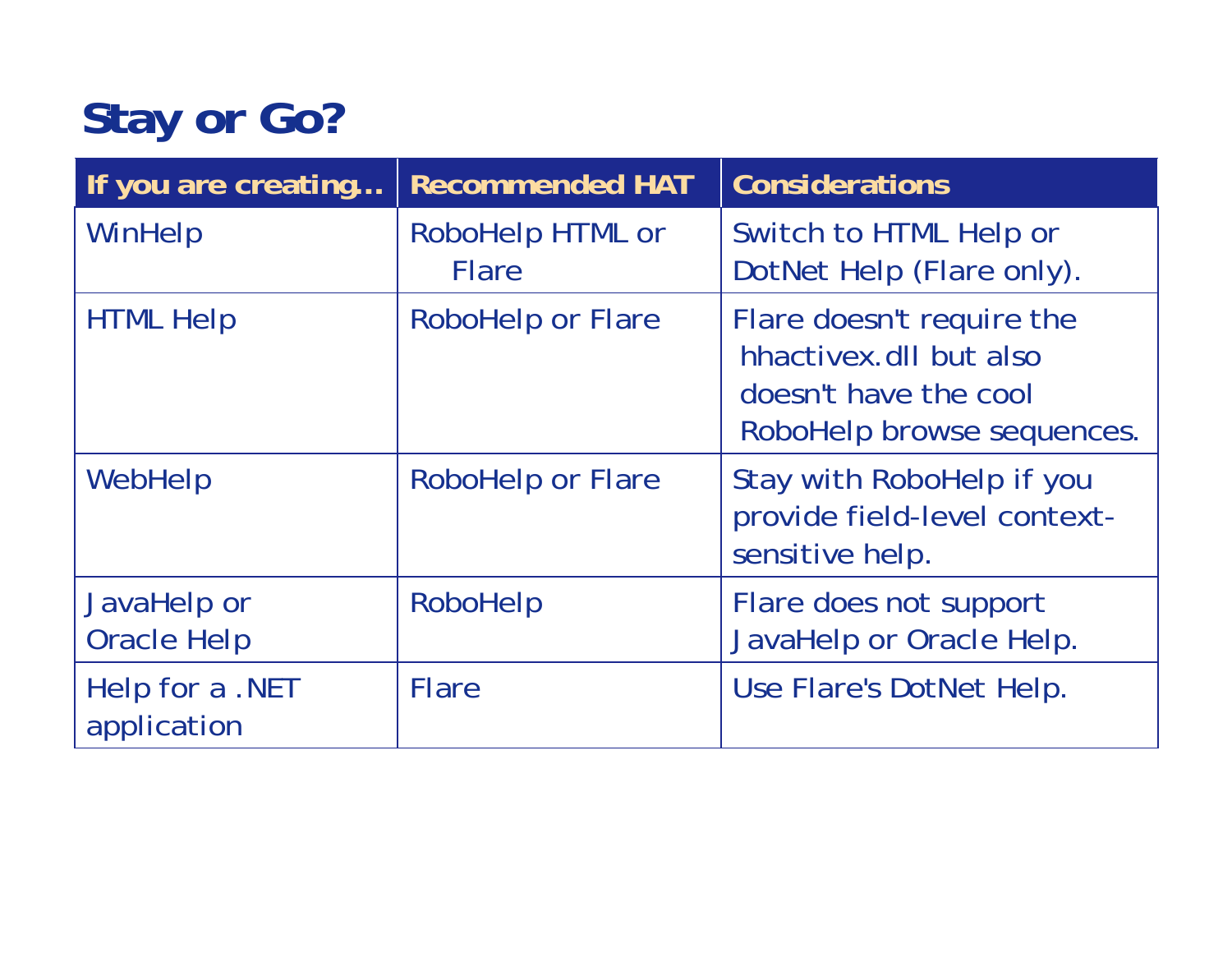# **Stay or Go?**

| If you are creating                                | <b>Recommended HAT</b>   | <b>Considerations</b>                                                                                      |
|----------------------------------------------------|--------------------------|------------------------------------------------------------------------------------------------------------|
| Printed<br>documentation                           | <b>Flare or AuthorlT</b> | Flare v2.0 will provide round-<br>trip integration with Frame.                                             |
| Help with extensive<br>single-sourcing             | <b>Flare or AuthorlT</b> | AuthorIT is more complicated<br>and more expensive, but it's<br>also more powerful for<br>single-sourcing. |
| Help that is<br>translated into other<br>languages | <b>Flare or AuthorlT</b> | AuthorIT has a special<br>translation management<br>module that gives it an edge.                          |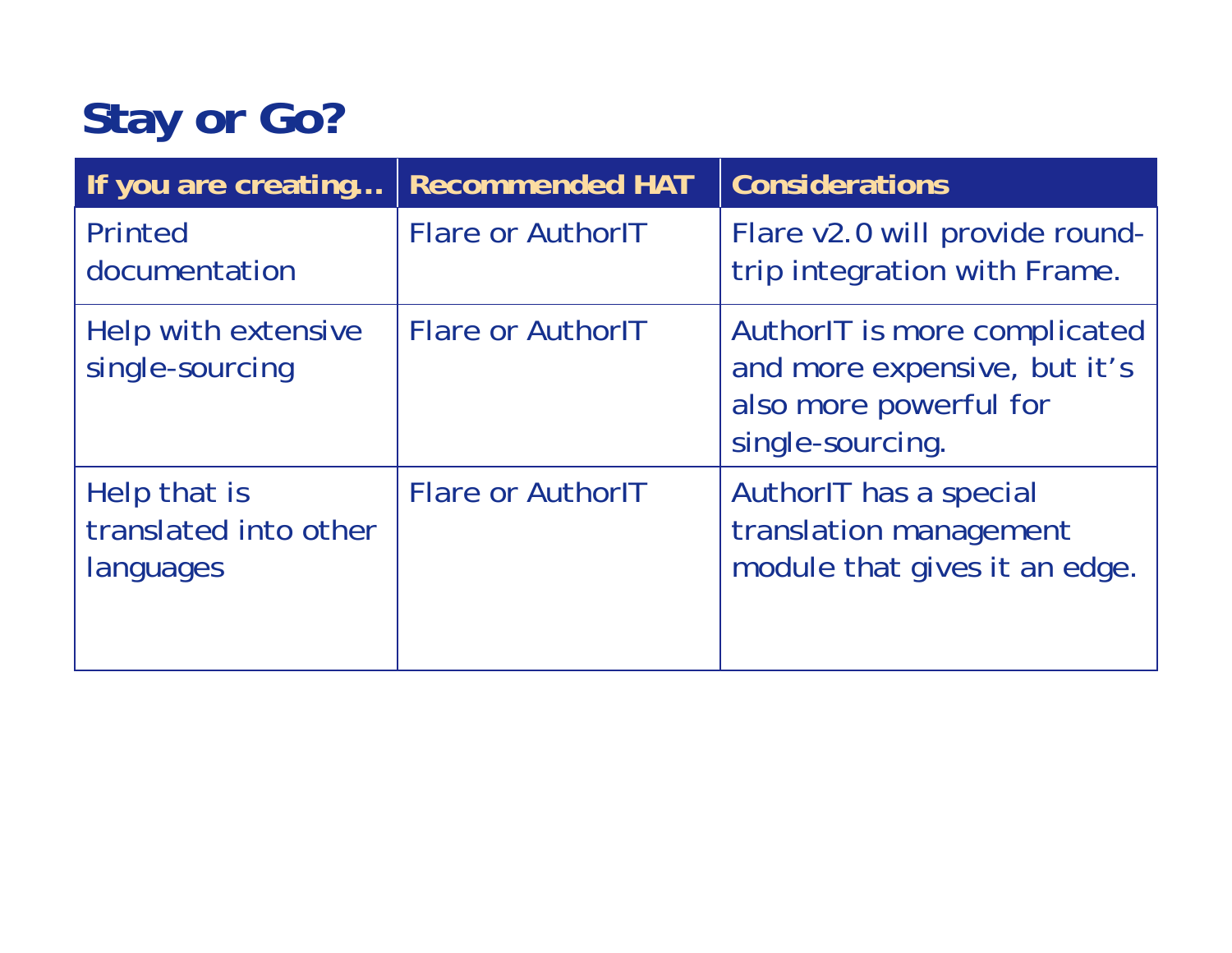# **Stay or Go?**

| If you are                                                           | <b>Recommended HAT</b>                               | <b>Considerations</b>                                                                                     |  |
|----------------------------------------------------------------------|------------------------------------------------------|-----------------------------------------------------------------------------------------------------------|--|
| Trying to make<br>yourself more<br>employable (in the<br>short-term) | RoboHelp                                             | RoboHelp still dominates the<br>current help market                                                       |  |
| Not sure about<br>migrating to Flare                                 | RoboHelp                                             | Buy one Flare license while<br>it's cheap and test it out.                                                |  |
| Unable to afford<br>changing to a new<br><b>HAT</b>                  | RoboHelp, but keep<br>watching Flare and<br>AuthorIT | Be careful before migrating<br>to new versions of Word or<br>providing WebHelp to users<br>with browsers. |  |